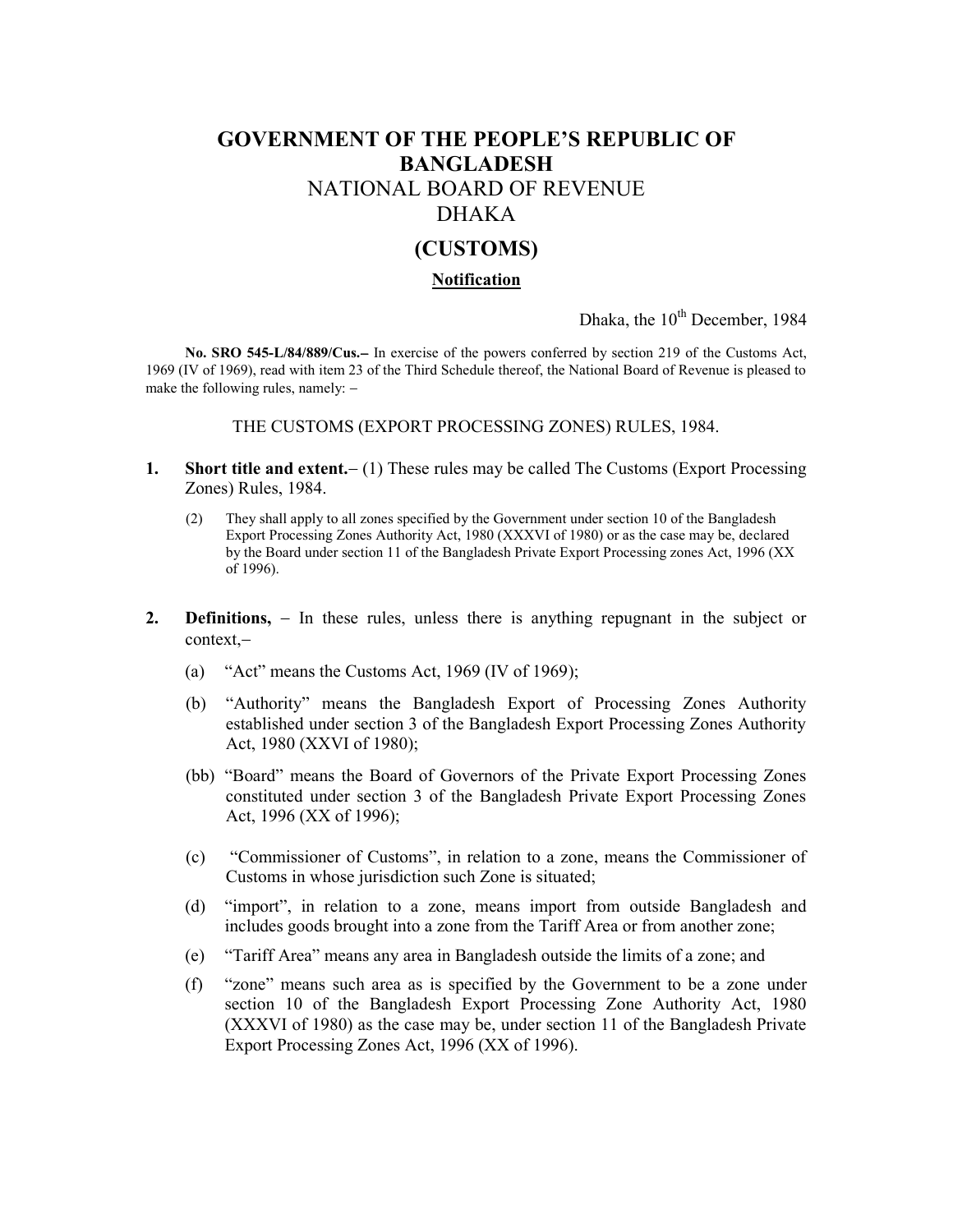- **3. Import of goods into a zone.** (1) Subject to sub-rules (6) and (7), any goods may be imported into a zone from outside Bangladesh or from the Tariff Area or from another zone.
	- (2) A separate bill of entry in respect of goods imported into a zone along with other documents showing details of the goods as required under the Act and the rules made thereunder shall be presented to the Commissioner of Customs for assessment and clearance.
	- (3) Goods imported into a zone shall be assessed in accordance with the procedure laid down in the Act and the rules made thereunder.
	- (4) Any goods for which exemption has been granted by the Government under the Act shall be used exclusively within the limits of a zone.
	- (5) All goods cleared shall be secured and forwarded to the zone under Customs supervision, and a pass shall be sent with the goods specifying the name of the importer and the clearing agent, if any, number of conveyance, description and quantity of goods with the marks and numbers and contents thereof and on receipt of the goods in the zone, the officer of Customs allowing the goods to enter the zone shall retain the pass.
	- (6) Admission of goods imported for a zone shall not be refused except when the goods are liable to restrictions or prohibitions on the grounds of public morality or order, public security, public hygiene or health or for veterinary or phyto pathological consideration, or relating to the protections of patent, trade marks or copy rights.
	- (7) Hazardous goods may be allowed to be admitted to a zone only when an area specially designed for its storage is made available within the zone.
	- (8) Goods admitted to a zone may remain there for such period as may be prescribed by the Authority or, as the case may be, Board.
- 4. **Introduction of goods into a zone from Tariff Area.** (1) Goods from the Tariff Area required for further processing in a zone shall be admitted after completion of export formalities which are normally observed for export out of the country.
	- (2) Goods which are entitled to exemption or repayment of customs-duties and Value Added Tax on exportation shall qualify for such exemption or repayment immediately after these have been admitted into a zone in accordance with the provisions of the Act and the rules made thereunder.
- **5. Export of goods from a zone.** (1) Any person exporting goods form a zone shall follow the export procedure as laid down in the Act and the rules made thereunder.
	- (2) Goods cleared for export shall be secured and forwarded to the customs-station under customs supervision, and a pass shall be sent with the goods, specifying the name of the importer and the clearing agent, if any, number of conveyance, description and quantity of goods with the marks and number and contents thereof, and on receipt of the goods at the customs-station, the officer of customs allowing the export of goods shall retain the pass.
	- (3) All customs formalities regarding removal of goods from the Tariff Area shall be completed at the customs-station or at any place within the zone approved for this purpose by the Commissioner of Customs.